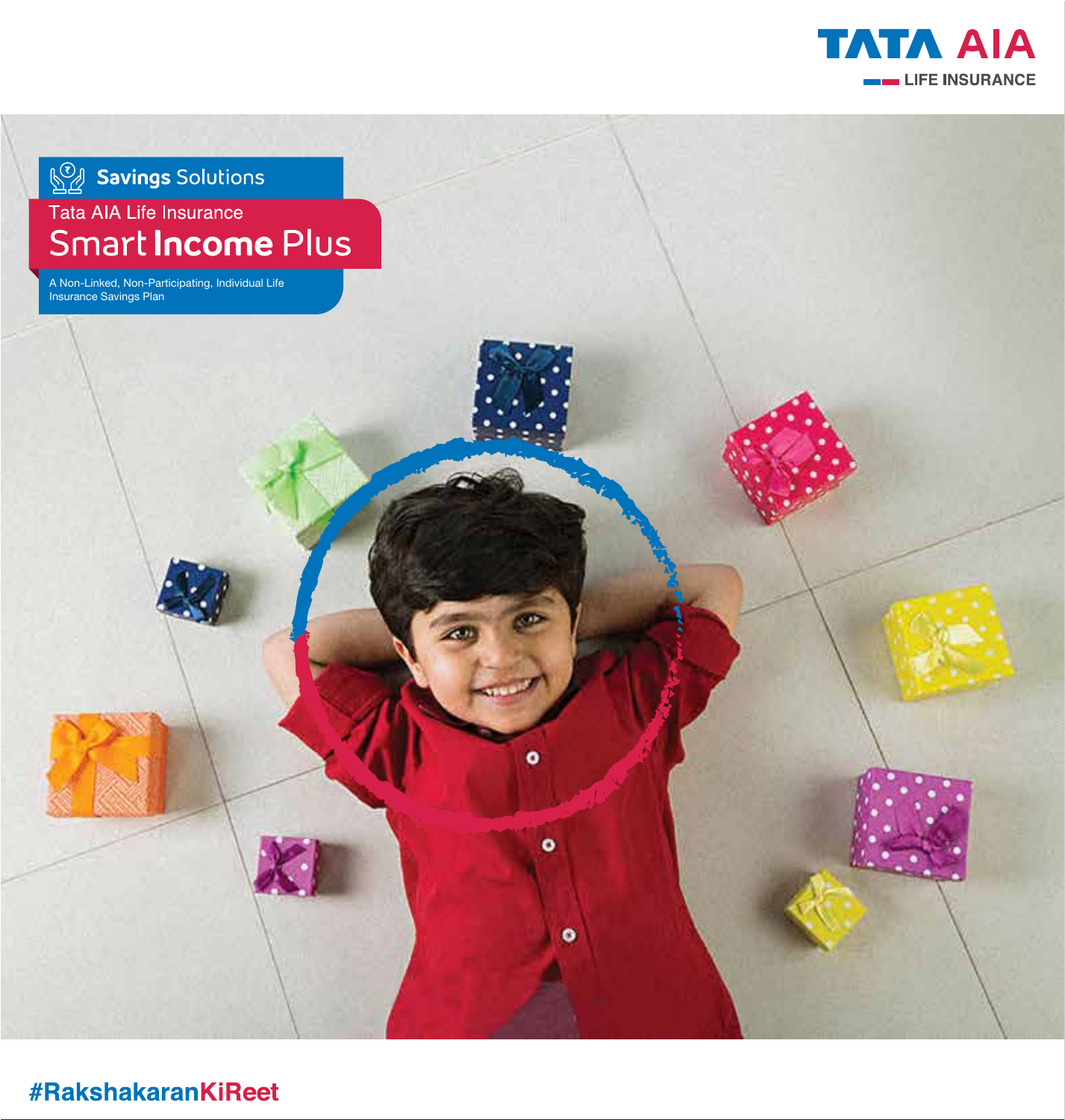## **Tata AIA Life Insurance Smart Income Plus**

A Non-Linked, Non-Participating, Individual Life Insurance Savings Plan

We, at Tata AIA Life, believe in protecting your dreams at various stages of life without compromising on your basic needs through financial resources. You do not have to think twice to live your dreams as they now come with guaranteed payouts.

We present to you, Tata AIA Life Insurance Smart Income Plus, a limited pay income plan that meets tomorrow's requirements along with protecting your loved ones and dreams as it ensures you of guaranteed returns for the money invested.

Investment in this plan helps you fulfill your medium to long term goals such as Child's Education/ Marriage/ Business start-up and Retirement planning.

## **Key Benefits**

- Flexibility to choose between Regular Income or Endowment options
- Receive Guaranteed Payouts ranging from 120% to 160% of the Annualised Premium under Regular Income Option based upon premium payment term chosen
- Pay for 7/10/12 years, get guaranteed life cover for 15/21/25 years
- Enhance your protection with optional Riders
- Higher benefit for female lives
- Receive tax benefits u/s 80C and 10(10D), as per the applicable Income Tax laws

## **How Does the Plan Work?**

Aditya, aged 35 years is a software engineer who has recently joined an MNC. He is planning to buy a limited pay guaranteed insurance plan; besides this he also wants guaranteed income at regular interval along with tax benefits. To fulfill these needs, he opts for Tata AIA Life Insurance Smart Income Plus for a Policy Term of 21 years and Premium Payment Term of 10 years and:

#### Opts for Option I – Regular Income

- Pays an Annualised Premium of  $\bar{\tau}1,00,000^*$  p.a., assuming that he is in good health
- Receives Guaranteed Annual Payout for 10 years commencing from the end of 12th policy year
- Gets Guaranteed Maturity Payout along with last Guaranteed payout

#### Example

Scenario 1: Aditya gets guaranteed benefits commencing from the end of 12th policy year as mentioned below:



| <b>End of Policy Year</b>                                              | Guaranteed<br>Payouts      | <b>Benefit</b><br>Amount (₹) |
|------------------------------------------------------------------------|----------------------------|------------------------------|
| 12                                                                     | 140% of Annualised Premium | 1,40,000                     |
| 13                                                                     | 140% of Annualised Premium | 1,40,000                     |
| 14                                                                     | 140% of Annualised Premium | 1,40,000                     |
| 15                                                                     | 140% of Annualised Premium | 1,40,000                     |
| 16                                                                     | 140% of Annualised Premium | 1,40,000                     |
| 17                                                                     | 140% of Annualised Premium | 1,40,000                     |
| 18                                                                     | 140% of Annualised Premium | 1,40,000                     |
| 19                                                                     | 140% of Annualised Premium | 1,40,000                     |
| 20                                                                     | 140% of Annualised Premium | 1,40,000                     |
| 21                                                                     | 140% of Annualised Premium | 1,40,000                     |
| <b>Benefit</b>                                                         | Benefit %                  | <b>Benefit</b><br>Amount (₹) |
| <b>Guaranteed Maturity</b><br>Payout (as a % of<br>Annualised Premium) | 296% of Annualised Premium | 2,96,000                     |
| Large Premium Boost<br>(as a % of Guaranteed<br>Maturity Payout)       | 20%                        | 59,200                       |
| Total Benefit Amount (₹)                                               | 17,55,200                  |                              |

\*Premiums are excluding applicable taxes, cesses and levies

Scenario 2: In case of unfortunate demise of Aditya in the 3rd policy year, a lump sum Death Benefit is paid:

| Death Benefits       | Benefit Amount (₹) |
|----------------------|--------------------|
| Sum Assured on Death | $11.00.000/-$      |

#### Opts for Option II – Endowment

- Pays an Annualised Premium of  $\bar{\tau}$  1,00,000\* p.a., assuming that he is in good health
- Receives Guaranteed Payout at the end of 20th policy year
- Gets Guaranteed Maturity Payout at the end of 21st policy year

Scenario 1: Aditva gets guaranteed benefits in the last two policy years as mentioned below: Large Premium Boost

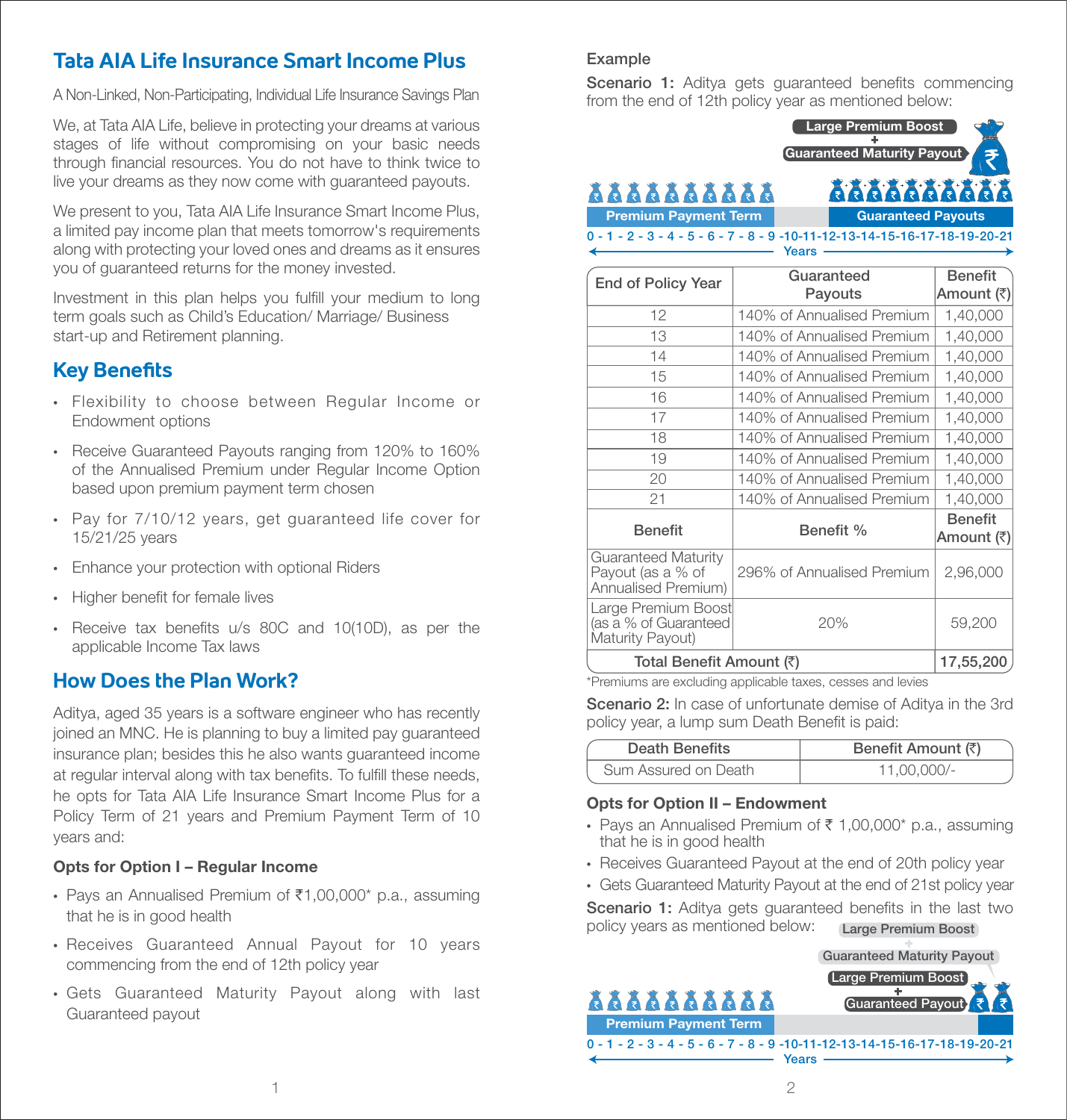| End of<br><b>Policy Year</b> | <b>Benefits</b>                                                   | Factor | <b>Benefit</b><br>Amount (₹) Amount (₹) | Total     |
|------------------------------|-------------------------------------------------------------------|--------|-----------------------------------------|-----------|
| 20                           | Guaranteed Payout<br>(as a multiple of the<br>Annualised Premium) | 10.36  | 10,36,000                               | 10,56,720 |
|                              | arge Premium Boost<br>(as a % of Guaranteed<br>Payout)            | 2%     | 20,720                                  |           |
| 21                           | Guaranteed Maturity<br>Payout (Equal to<br>Guaranteed Payout)     | 10.36  | 10,36,000                               | 10,56,720 |
|                              | Large Premium Boost<br>(as a % of<br>Guaranteed Payout)           | 2%     | 20,720                                  |           |
|                              | <b>Total Benefit</b>                                              |        |                                         | 21,13,440 |

Scenario 2: In case of unfortunate demise of Aditya in the 3rd policy year, a lump sum Death Benefit is paid:

| Death Benefits       | Benefit Amount (₹) |
|----------------------|--------------------|
| Sum Assured on Death | 11.00.000          |

\*Premiums are excluding applicable taxes, cesses and levies.

## **Eligibility Criteria at a Glance**

| <b>Plan Options</b>                              | Option I: Regular Income<br>Option II: Endowment            |                                                                     |  |
|--------------------------------------------------|-------------------------------------------------------------|---------------------------------------------------------------------|--|
|                                                  | The options can be chosen at the<br>inception of the Policy |                                                                     |  |
| <b>Plan Parameters</b>                           | Minimum                                                     | Maximum                                                             |  |
| Age at Entry (years)**                           | Premium Payment<br>Term 7 - 3                               |                                                                     |  |
|                                                  | Premium Payment<br>Term 10 and<br>12 years -<br>0 (30 days) | 50                                                                  |  |
| Age at Maturity (years)**                        | 18                                                          | For PT 15: 65<br>For PT 21: 71<br>For PT 25: 75                     |  |
| Policy Term (PT) (years)                         | 15/21/25                                                    |                                                                     |  |
| <b>Premium Payment</b><br>Term (PPT) (years)     | 7 for PT 15/10 for PT 21/12 for PT 25                       |                                                                     |  |
| Basic Sum Assured                                | 11 times Annualised Premium                                 |                                                                     |  |
| Premium (₹)<br>(Premium<br>in multiples of 1000) | For Option I: 18,000<br>For Option II: 36,000               | <b>No Limit subject to</b><br>Board approved<br>underwriting policy |  |
| Premium<br><b>Payment Mode</b>                   | Annual/ Half-yearly / Quarterly/ Monthly                    |                                                                     |  |

\*\*All reference to age is as on last birthday.

## **Key benefits in details**

#### **Survival Benefits:**

#### Option I: Regular Income

#### Guaranteed Payouts (GP)

Provided the Policy is in-force and all due premiums have been paid, Guaranteed Payouts (GP) as a percentage of the Annualised Premium (AP) shall be payable annually. The Income shall commence from the end of policy year 9/12/14 for premium paying terms 7 / 10 / 12 years respectively and shall be payable till maturity as mentioned in the table below. The GP factors vary by the chosen premium paying term and are independent of age and gender:

| Policy Term/Premium Payment Term   15/7   21/10   25/12 |  |  |
|---------------------------------------------------------|--|--|
| Guaranteed Payouts as % of the AP 120% 140% 160%)       |  |  |

#### Option II: Endowment

Provided the Policy is in-force and all due premiums have been paid, a Guaranteed Payout (GP) determined as a multiple of the Annualised Premium will be paid at the end of Policy year preceding the year of Maturity.

The GP factors vary by the chosen premium payment term, age and gender as mentioned in the table below:

#### For Male lives:

| Guaranteed Payout as multiple of Annualised Premium |      |       |       |
|-----------------------------------------------------|------|-------|-------|
| Age <sup>#</sup> Band   PPT                         |      | 10    | 12    |
| Minimum Age to 10                                   | 5.57 | 10.28 | 14.92 |
| 11 to 15                                            | 5.58 | 10.39 | 15.03 |
| 16 to 20                                            | 5.57 | 10.38 | 15.02 |
| $21$ to $25$                                        | 5.56 | 10.37 | 15.02 |
| 26 to 30                                            | 5.55 | 10.36 | 15.01 |
| 31 to 35                                            | 5.53 | 10.36 | 15.00 |
| 36 to 40                                            | 5.49 | 10.35 | 14.97 |
| 41 to 45                                            | 5.41 | 10.32 | 14.81 |
| 46 to 50                                            | 5.26 | 10.23 | 14.50 |

For Female lives:

| Guaranteed Payout as multiple of Annualised Premium |      |       |       |
|-----------------------------------------------------|------|-------|-------|
| Age# Band   PPT                                     |      | 10    | 12    |
| Minimum Age to 10                                   | 5.52 | 10.20 | 14.78 |
| 11 to 15                                            | 5.59 | 10.40 | 15.04 |
| 16 to 20                                            | 5.57 | 10.39 | 15.03 |
| $21$ to $25$                                        | 5.56 | 10.38 | 15.02 |
| 26 to 30                                            | 5.55 | 10.37 | 15.02 |
| 31 to 35                                            | 5.54 | 10.36 | 15.01 |
| 36 to 40                                            | 5.51 | 10.36 | 15.00 |
| 41 to 45                                            | 5.46 | 10.35 | 14.92 |
| 46 to 50                                            | 5.36 | 10.29 | 14.71 |

# Age on last birthday

#### **Maturity Benefit:**

#### Option I: Regular Income

Provided the Policy is in-force and all due premiums have been paid, an amount equal to the Guaranteed Maturity Payout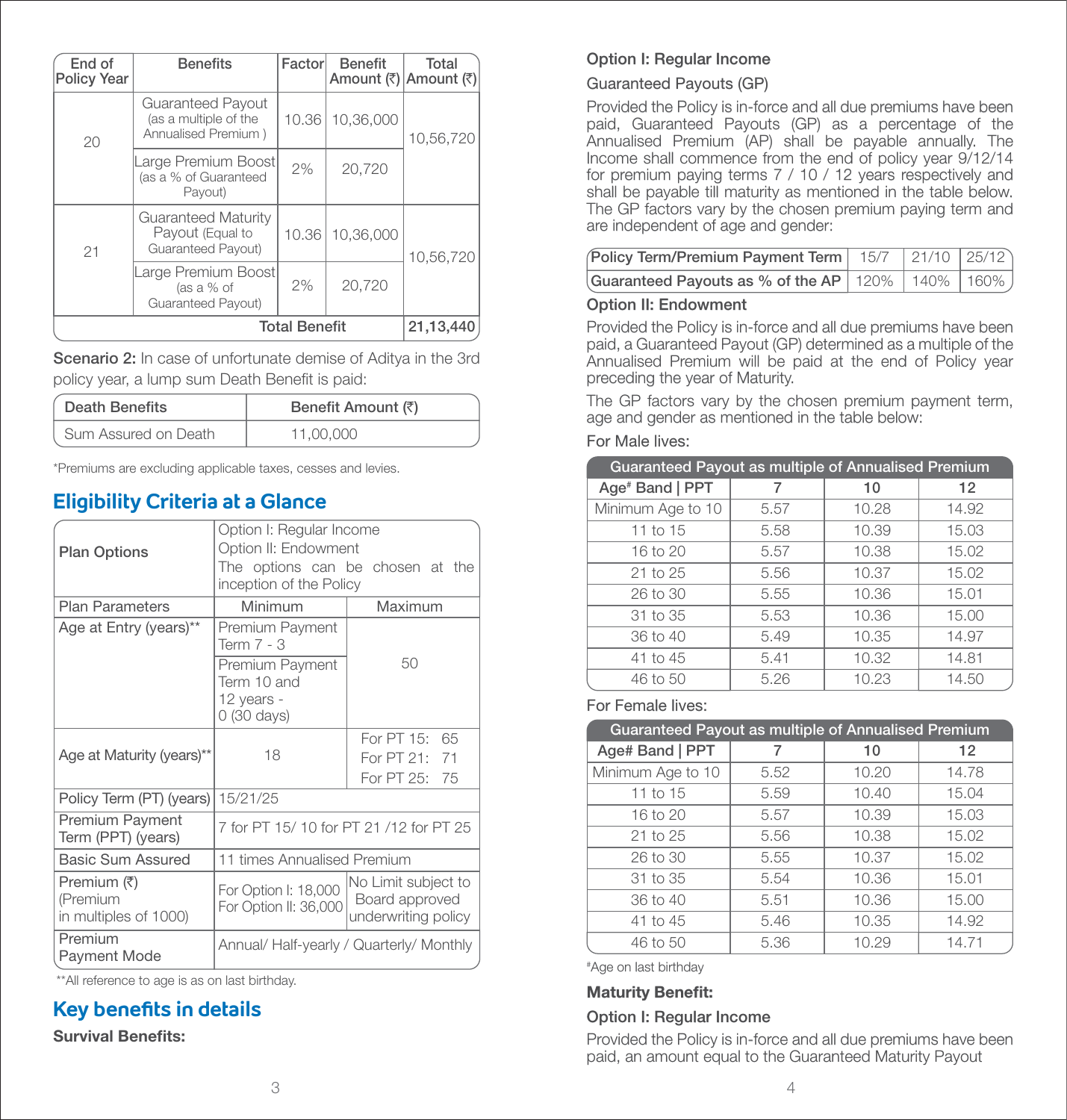(GMP) will be paid as a lump sum at Maturity. The last instalment of GP will be paid along with the above mentioned Maturity Benefit. The GMP will be equal to GMP multiplied by Annualised Premium. The GMP factors will vary as per the age at entry, gender and premium payment term selected as mentioned in the table below:

#### For Male lives:

| Guaranteed Maturity Payout as % of Annualised Premium |      |      |      |
|-------------------------------------------------------|------|------|------|
| Age# Band   PPT                                       |      | 10   | 12   |
| Minimum Age to 10                                     | 161% | 316% | 401% |
| 11 to 15                                              | 162% | 318% | 405% |
| 16 to 20                                              | 158% | 312% | 397% |
| $21$ to $25$                                          | 155% | 308% | 392% |
| 26 to 30                                              | 153% | 305% | 388% |
| 31 to 35                                              | 145% | 296% | 381% |
| 36 to 40                                              | 130% | 279% | 367% |
| 41 to 45                                              | 103% | 246% | 328% |
| 46 to 50                                              | 46%  | 178% | 238% |

#### For Female lives:

| Guaranteed Maturity Payout as % of Annualised Premium |      |      |      |
|-------------------------------------------------------|------|------|------|
| Age# Band   PPT                                       |      | 10   | 12   |
| Minimum Age to 10                                     | 143% | 300% | 380% |
| 11 to 15                                              | 164% | 321% | 408% |
| 16 to 20                                              | 160% | 315% | 401% |
| $21$ to $25$                                          | 156% | 310% | 395% |
| 26 to 30                                              | 155% | 307% | 391% |
| 31 to 35                                              | 150% | 302% | 385% |
| 36 to 40                                              | 140% | 290% | 377% |
| 41 to 45                                              | 121% | 269% | 356% |
| 46 to 50                                              | 74%  | 224% | 301% |

# Age on last birthday

#### Option II: Endowment

Provided the policy is in-force and all due premiums have been paid, the Minimum Guaranteed Sum Assured on Maturity which is equal to the Guaranteed Maturity Payout (GMP) will be paid at Maturity. The amount of benefit shall be equal to the Guaranteed Payout paid under Option II.

#### Large Premium Boost:

An additional benefit will be payable on payment of higher premium. The Large Premium Boost will be applicable as mentioned in the table below and payable along with GMP or GP:

| Option I: Regular Income  |                                             |  |
|---------------------------|---------------------------------------------|--|
| <b>Annualised Premium</b> | Large Premium Boost<br>(as a % of $GMP^*$ ) |  |
| 18,000 to 49,999          | 0%                                          |  |
| 50,000 to 99,999          | 5%                                          |  |
| 100,000 to 1,99,999       | 20%                                         |  |
| 2,00,000 and above        | $30\%$                                      |  |

| <b>Option II: Endowment</b> |                                            |  |
|-----------------------------|--------------------------------------------|--|
| Annualised Premium          | Large Premium Boost<br>(as a % of $GP^*$ ) |  |
| 36,000 to 74,999            | $0\%$                                      |  |
| 75,000 to 99,999            | $1\%$                                      |  |
| 1,00,000 to 1,99,999        | 2%                                         |  |
| 2,00,000 and above          | 3%                                         |  |

# The Large Premium Boost is applicable to GMP only under Option I, and applicable to GMP & GP both under Option II

#### Death Benefit:

#### For Option I & Option II:

On death of the Life Assured during the policy term, provided the policy is in-force as on the date of death; Sum Assured on Death shall be payable irrespective of the Survival Benefits already paid.

"Sum Assured on death" shall be the highest of the following:

- 11 times Annualised Premium
- 105% of the Total Premiums paid up to the date of death
- Minimum Guaranteed Sum Assured on Maturity
- Absolute amount assured to be paid on death

#### Where,

"Minimum Guaranteed Sum Assured on Maturity" refers to the absolute amount of benefit which is guaranteed to become payable on maturity of the policy. Minimum Guaranteed Sum Assured on Maturity is equal to 'Guaranteed Maturity Payout (GMP)' for Option II and 'Guaranteed Maturity Payout (GMP)' plus final Guaranteed Payout (GP) in case of Option I.

"Annualized premium" shall be the premium amount payable in a year chosen by the Policyholder, excluding the taxes, rider premiums, underwriting extra premiums and loadings for modal premiums, if any.

"Total Premiums paid" means total of all the premiums received, excluding any extra premium, any rider premium and taxes.

Applicable taxes, cesses & levies shall be collected separately over and above the policy premiums.

Absolute amount assured to be paid on death is the Basic Sum Assured.

The policy will terminate upon the death of the Insured and no other benefit under the policy shall be payable.

Note: If a claim is payable under this Policy, any amount of unpaid due premium/s will be deducted from the amount of death benefit payable to the Nominee/Legal heir.

## **Additional Benefits and Features**

#### Flexible premium payment modes:

You have an option to pay the premiums either Annually, Half-yearly, Quarterly and Monthly modes.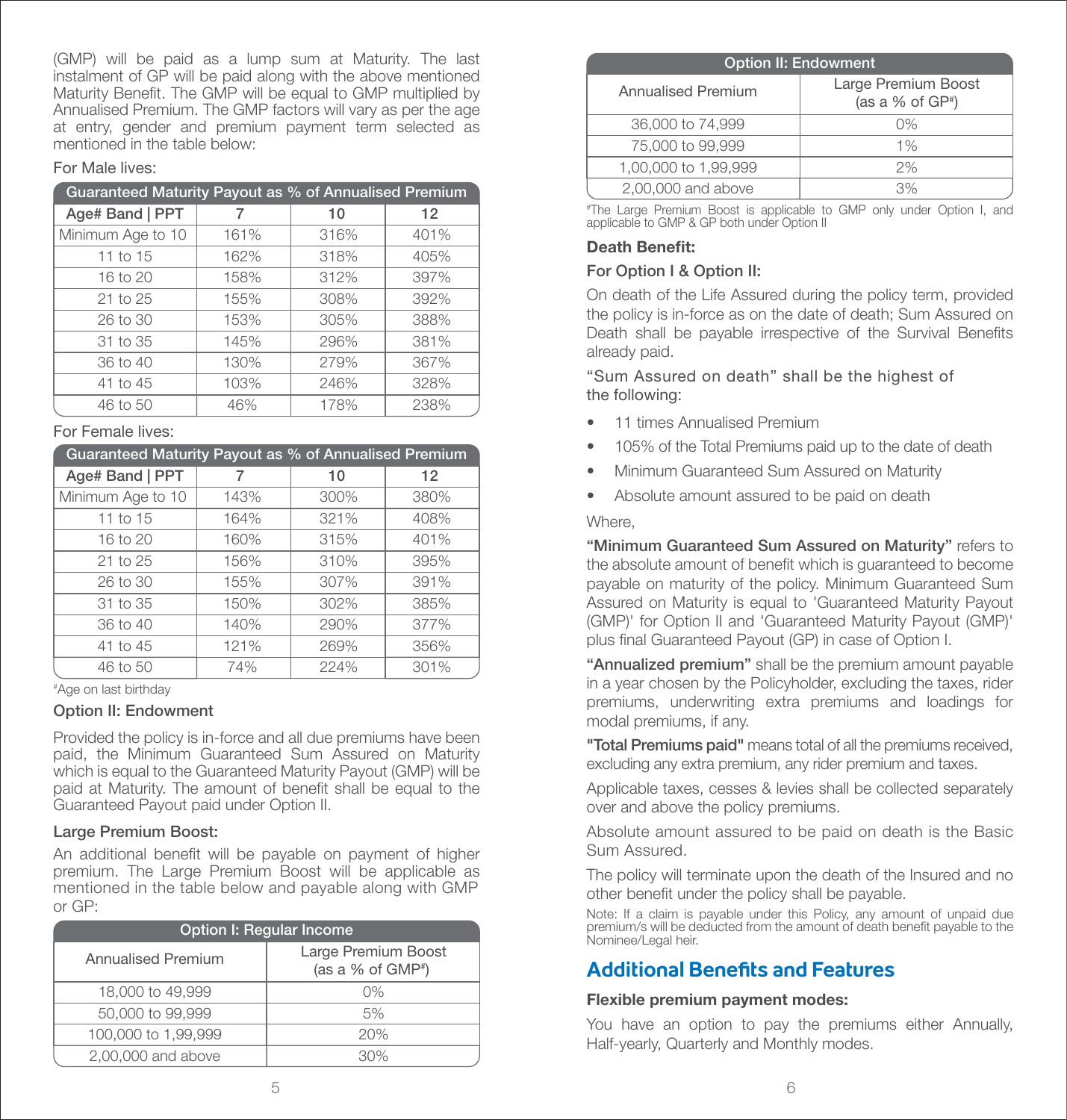Loading on premiums will be applicable as mentioned in the table below:

| Mode               | Annual   Half - Yearly   Quarterly   Monthly |    |    |
|--------------------|----------------------------------------------|----|----|
| Modal Loading   0% | 2%                                           | 4% | 6% |

#### Flexibility of Additional Coverage:

You have further flexibility to customize your product by adding the following optional riders. The rider can be attached only at policy inception.

• Tata AIA Life Insurance Accidental Death and Dismemberment (Long Scale) (ADDL) Rider (UIN: 110B028V03)

 This rider ensures protection of your family by paying your nominee an amount equal to the rider sum assured in case of an accidental death. In case of severe dismemberment like loss of limbs or bodily functions or severe burns due to an accident, it will pay a percentage of the rider sum assured as per the ADDL benefit chart. The benefits will be doubled in case of certain accidental death or dismemberments. This rider can be attached only at Policy inception.

Tata AIA Life Insurance Waiver of Premium Plus (WOPP) Rider (UIN: 110B029V02)

 This rider provides for the waiver of all future premiums of the basic policy which fall due in case of death or while the proposer is totally and permanently disabled (provided that the death occurs /disability commences before the proposer reaches 70 years or the end of premium payment term of the basic plan, whichever is earlier). This rider can be attached only at Policy inception.

There is no overlap in benefit offered under different riders and rider benefits shall be payable separately in addition to base plan benefits. Riders are not mandatory and are available for a nominal extra cost.

For more details on the benefits, premiums and exclusions under the riders please refer to the Rider Brochure or contact our Insurance Advisor or visit our nearest branch office.

#### Grace Period:

If you are unable to pay your Premium on time, starting from the premium pay-to-date, a Grace Period of 15 days for monthly mode and 30 days for all other modes will be offered. During this period your policy is considered to be in-force with the risk cover as per the terms & conditions of the policy. If any premium remains unpaid at the end of its Grace Period, the Policy shall lapse and have no further value except as may be provided under the Non-Forfeiture Provisions. If any claim occurs during the Grace Period, any due premiums (without interest) of the policy, which are not paid as on date of death, will be deducted from the death claim payout.

#### Non forfeiture provisions:

• Lapse

At any time during the term of the policy, if the premiums remain unpaid at the end of the Grace Period and the policy has not acquired a Surrender Value, the policy shall lapse and no further benefits shall be paid. The policy may, however, be revived within five years from the due date of of the first unpaid premium.

#### • Surrender Benefit (For both Option I & Option II):

The Policy can be surrendered any time during the term of the Policy, provided at least two (2) full years' Premiums have been paid

The Surrender Value payable is higher of Guaranteed Surrender Value or Special Surrender Value.

i. Guaranteed Surrender Value (GSV)

 Guaranteed Surrender Value = [All the Premiums Paid (excluding the underwriting extra premiums and modal loading) x GSV factor)] - Survival Benefit paid, if any

ii. Special Surrender Value (SSV)

 Special Surrender Value = Special Surrender Value Factor x [(Number of Premiums paid) / (Number of Premiums Payable during the entire policy term) x (Survival + Maturity Benefits) – Survival Benefit paid, if anyl

The company has the right to review the basis for calculating these factors from time to time based on the experience and will be subject to prior approval of IRDA of India.

For Guaranteed Surrender Value Factors and Special Surrender Value Factors, please refer to the policy contract.

#### • Reduced Paid-Up

The Policy will be converted into a Reduced Paid-Up Policy by default, provided the policy has acquired surrender value and subsequent premiums remain unpaid.

In case of Reduced Paid-up policies, the benefit shall be payable as under:

i. Death Benefit for both Option I & Option II: On death of the life assured during the policy term,

Sum Assured on death x (Number of premiums paid)/ (Number of premiums payable, during the entire policy term)

 This total amount will be a minimum of 105% of the Total Premiums paid up to the date of death.

ii. Survival Benefit:

The reduced Survival Benenfits shall continue to be payable as mentioned below:

#### Option I:

Guaranteed Payouts x (Number of Premiums Paid/ Number of Premiums Payable during the entire policy term).

The reduced Guaranteed Payouts shall commence from the end of Policy year 9/12/14 for premium paying terms 7 / 10 / 12 years respectively and shall be payable till maturity as per table provided under Survival Benefit 'Option 1'.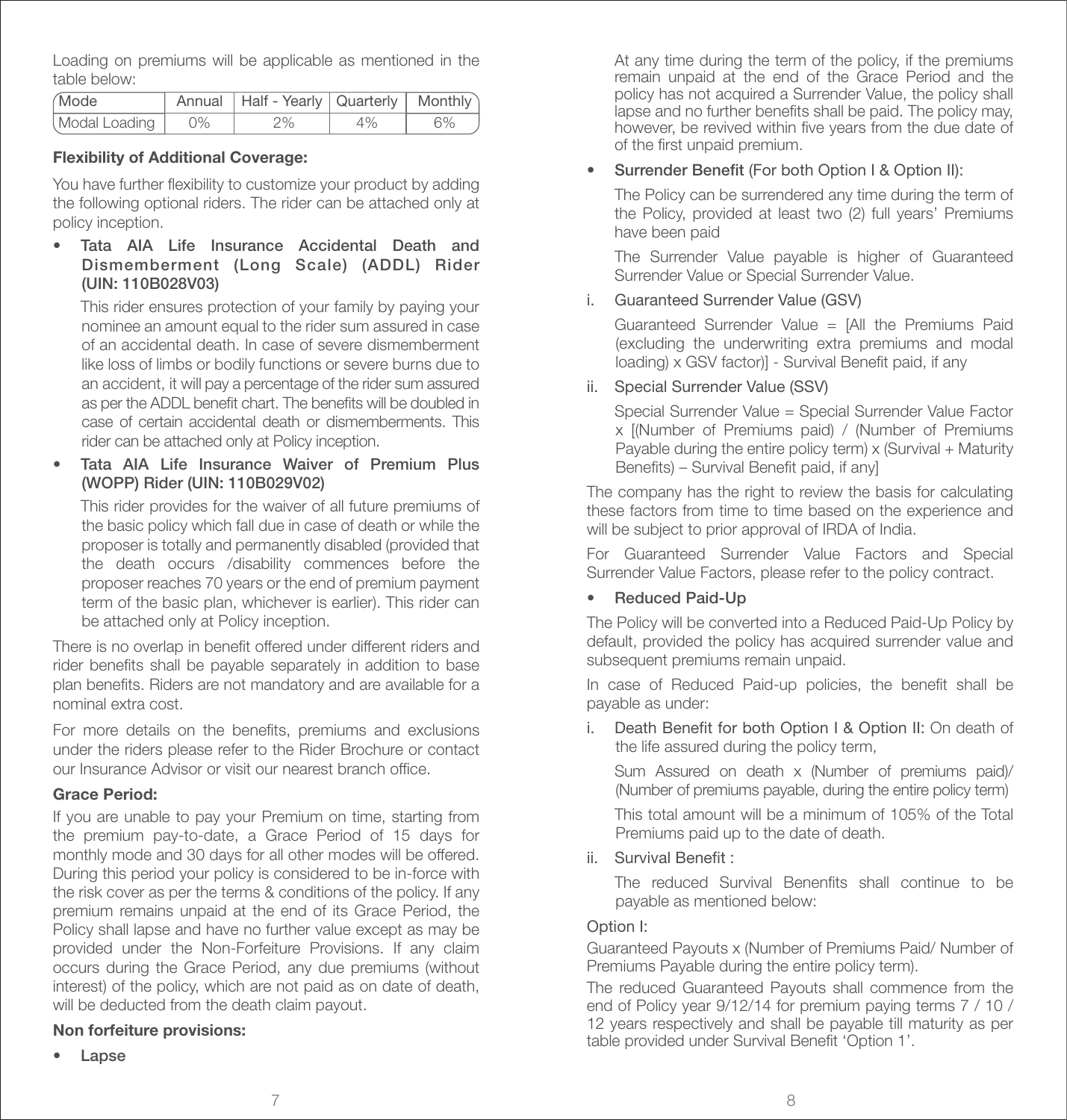#### Option II:

Guaranteed Payout x (Number of Premiums Paid/ Number of Premiums Payable during the entire policy term).

The reduced Guaranteed Payout will be paid at the end of policy year preceding the year of Maturity, as as per table provided under Survival Benefit 'Option II'.

iii. Maturity Benefit:

#### Option I:

Guaranteed Maturity Payout x (Number of Premiums Paid/ Number of Premiums Payable during the entire policy term)

The reduced Guaranteed Maturity Payout will be paid as a lump sum at Maturity. The last instalment of reduced Guaranteed Payout will be paid along with the above mentioned Maturity Benefit as per table provided under Maturity Benefit 'Option 1'.

#### Option II:

Guaranteed Maturity Payout x (Number of Premiums Paid/ Number of Premiums Payable during the entire policy term)

The reduced Guaranteed Maturity Payout will be paid at Maturity.

However, from the due date of First Unpaid Premium, but not later than five (5) from the due date of First Unpaid Premium; the policy can be revived by payment of full arrears of premiums together with interest.

#### **Revival**

If a premium is in default beyond the Grace Period and subject to the Policy not having been surrendered, you may revive the same within five (5) after the due date of the first unpaid premium and before the date of maturity subject to Underwriting & Revival rules of the Company. However, the Company would require: a) A written application from you for revival; b) Current health certificate of Insured and other evidence of insurability satisfactory to the Company and c) Payment of all overdue premiums with interest.

Any evidence of insurability requested at the time of revival will be based on the prevailing underwriting guidelines duly approved by the Board. The revival will be based on the Board approved underwriting policy.

The applicable interest rate for revival is determined using the SBI domestic Term Deposit rate for '1 year to less than 2 years', plus 2%. Any alteration in the formula will be subject to prior approval of IRDA of India.

### **Terms and Conditions**

#### Free Look Period

If you are not satisfied with the terms & conditions/features of the policy, you have the right to return the policy for cancellation by providing a written notice to the Company stating objections/reasons and receive the refund of all premiums paid without interest after deducting (a) proportionate risk premium for the period on cover and (b) stamp duty and medical examination cost (including

applicable taxes, cesses and levies) which have been incurred for issuing the policy. Such notice must be signed by you and received directly by the Company within 15 days from the date of receipt of the policy document. The said period of 15 days shall stand extended to 30 days, if the policy is sourced through distance marketing mode, which includes every activity of solicitation (including lead generation) and sale of insurance products through voice mode, SMS, electronic mode, physical mode (like postal mail) or any other means of communication other than in person.

Distance Marketing will include sales through Direct Sales (other than in person).

#### Change in Basic Sum Assured

Any change in the Basic Sum Assured is not allowed post inception of the policy.

#### Policy Loan

Policy Loan is available in Tata AIA Life Insurance Smart Income Plus provided that the policy acquires Surrender Value, you may apply for a Policy Loan for such an amount within the extent of 65% of Surrender Value.

Interest rate applicable to Policy loan will be equal to the prevailing SBI (State Bank of India) domestic term deposit interest rate for tenure '1 year to less than 2 years' + 2%. This formula will be reviewed annually and only altered subject to prior approval of IRDA of India. The interest rate applicable as on 1st October 2019, is 8.50% p.a. [i.e. SBI interest rate of 6.50% (which rate may be revised from time to time) + 2%] and applicable taxes, cesses and levies, compounding annually.

#### Exclusion

In case of death due to suicide by the Life Assured, whether sane or insane, within 12 months from the date of commencement of risk under the policy or from the date of revival of the policy, as applicable, the nominee or beneficiary of the policyholder shall be entitled to at least 80% of the total premiums paid till the date of death or the surrender value available as on the date of death whichever is higher, provided the policy is in force.

#### **Tax Benefits**

Premiums paid under this plan are eligible for tax benefits under Section 80C of the Income Tax Act, 1961 and are subject to modifications made thereto from time to time. Moreover, life insurance proceeds enjoy tax benefits as per Section 10(10D) of the said Act.

Income Tax benefits would be available as per the prevailing income tax laws, subject to fulfillment of conditions stipulated therein. Tata AIA Life Insurance Company Ltd. does not assume responsibility on tax implication mentioned anywhere in this document. Please consult your own tax consultant to know the tax benefits available to you.

#### **Assignment**